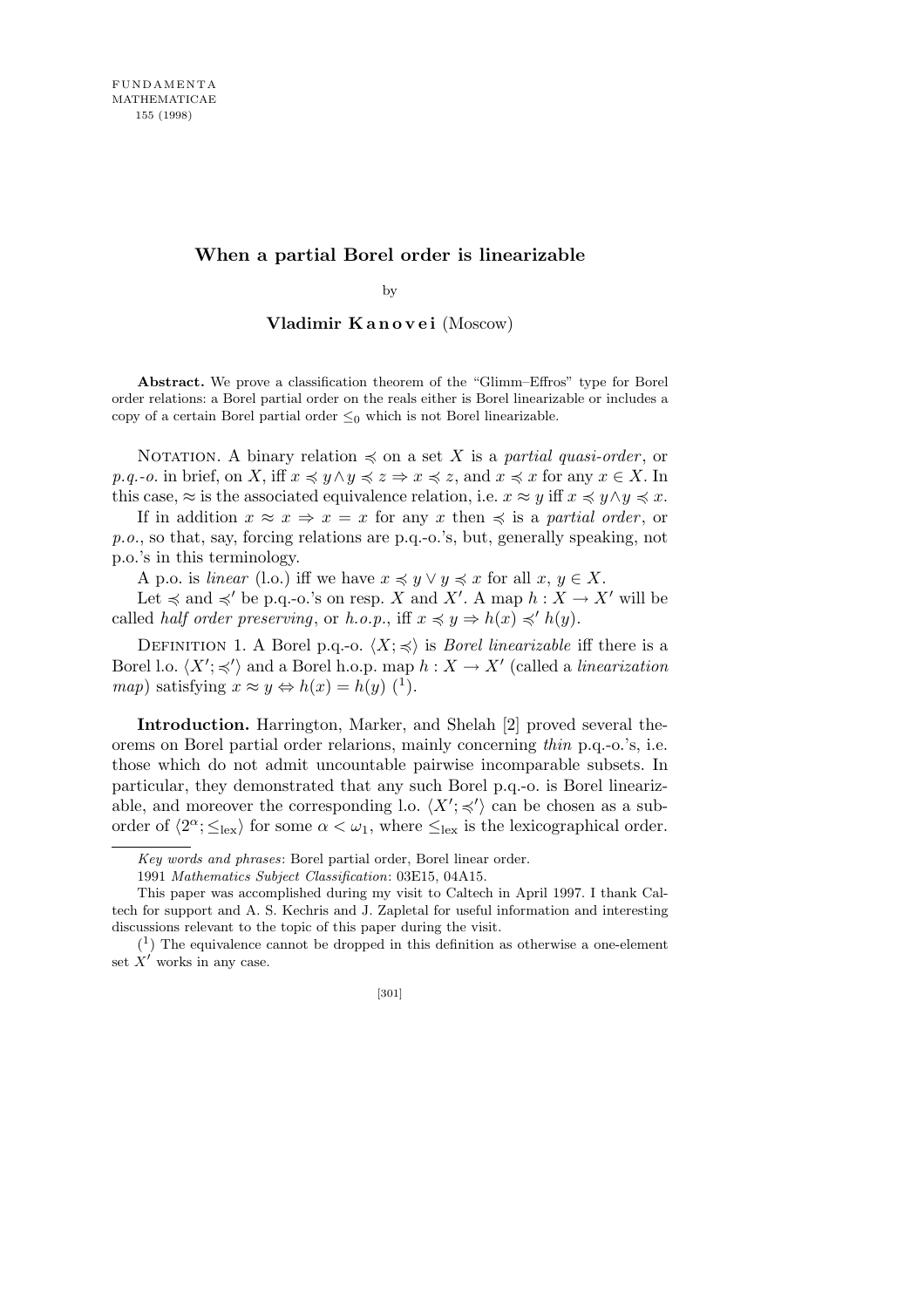302 V. Kanovei

As elementary examples show that thinness is not a necessary condition for Borel linearizability, this result leaves open the problem of linearization of non-thin Borel p.q.-o.'s. Harrington *et al.* wrote in [2] that "there is little to say about nonthin orderings", although there are many interesting among them like the *dominance* order on  $\omega^{\omega}$ .

Our main result will say that not all Borel p.q.-o.'s are Borel linearizable, and there exists a *minimal* one, in a certain sense, among them.

DEFINITION 2. Let  $a, b \in 2^{\omega}$ . We define  $a \leq_0 b$  iff either  $a = b$  or  $a \mathsf{E}_0 b$  (<sup>2</sup>) and  $a(k_0) < b(k_0)$  where  $k_0$  is the largest  $k$  such that  $a(k) \neq b(k)$  (<sup>3</sup>).

The relation  $\leq_0$  is a Borel p.q.-o. on  $2^{\omega}$  which orders every E<sub>0</sub>-class similarly to the integers  $\mathbb{Z}$  (except for the class  $[\omega \times \{0\}]_{\mathsf{E}_0}$  ordered as  $\omega$  and the class  $[\omega \times \{1\}]_{E_0}$  ordered as  $\omega^*$ , the inverted order) but leaves any two  $E_0$ -inequivalent reals incomparable.

The following is the main result of the paper.

THEOREM 3. *Suppose that*  $\preccurlyeq$  *is a Borel p.q.-o. on*  $\mathcal{N} = \omega^\omega$ . *Then exactly one of the following two conditions is satisfied*:

 $(I) \preccurlyeq$  *is Borel linearizable*; *moreover*  $(4)$ *, there exist an ordinal*  $\alpha < \omega_1$ *and a Borel linearization map*  $h : \langle \mathcal{N}; \preccurlyeq \rangle \rightarrow \langle 2^{\alpha}; \leq_{\text{lex}} \rangle$ .

(II) *there exists a continuous* 1-1 *map*  $F: 2^{\omega} \rightarrow \mathbb{N}$  *such that we have*  $a \leq_0 b \Rightarrow F(a) \preccurlyeq F(b)$  *while*  $a \not\in b$  *implies that*  $F(a)$  *and*  $F(b)$  *are*  $\preccurlyeq$  $incompareable<sup>5</sup>$ ).

The theorem resembles the case of Borel equivalence relations where a necessary and sufficient condition for a Borel equivalence relation E to be *smooth* is that  $E_0$  (which is not smooth) does not continuously embed in  $E$ (Harrington, Kechris and Louveau [1]). (*≤*<sup>0</sup> itself is *not* Borel linearizable.)

The proof is essentially a combination of ideas and techniques in [1, 2].

## **1. Incompatibility.** Let us first prove that (I) and (II) are incompatible.

<sup>(&</sup>lt;sup>2</sup>) That is,  $a(k) = b(k)$  for all but finite *k*, the *Vitali* equivalence relation on  $2^{\omega}$ .

 $(3)$  If one enlarges  $\lt_0$  so that, in addition,  $a \lt_0 b$  whenever  $a, b \in 2^\omega$  are such that  $a(k) = 1$  and  $b(k) = 0$  for all but finite *k* then the enlarged relation can be induced by a Borel action of  $\mathbb{Z}$  on  $2^{\omega}$ , such that  $a <_0 b$  iff  $a = zb$  for some  $z \in \mathbb{Z}, z > 0$ .

 $(4)$  The "moreover" assertion is an immediate corollary of the linearizability by the above-mentioned result of [2].

<sup>(&</sup>lt;sup>5</sup>) Then *F* associates a chain  $\{F(b): b \to a\}$  in  $\langle N; \preccurlyeq \rangle$  to each  $\mathsf{E}_0$ -class  $[a]_{\mathsf{E}_0}$  so that any two different chains do not contain  $\preccurlyeq$  comparable elements: let us call them *fully incomparable* chains. Thus (II) essentially says that  $\preccurlyeq$  admits an effectively "large" Borel family of fully incomparable chains, which is therefore necessary and sufficient for  $\preccurlyeq$  to be *not* Borel linearizable.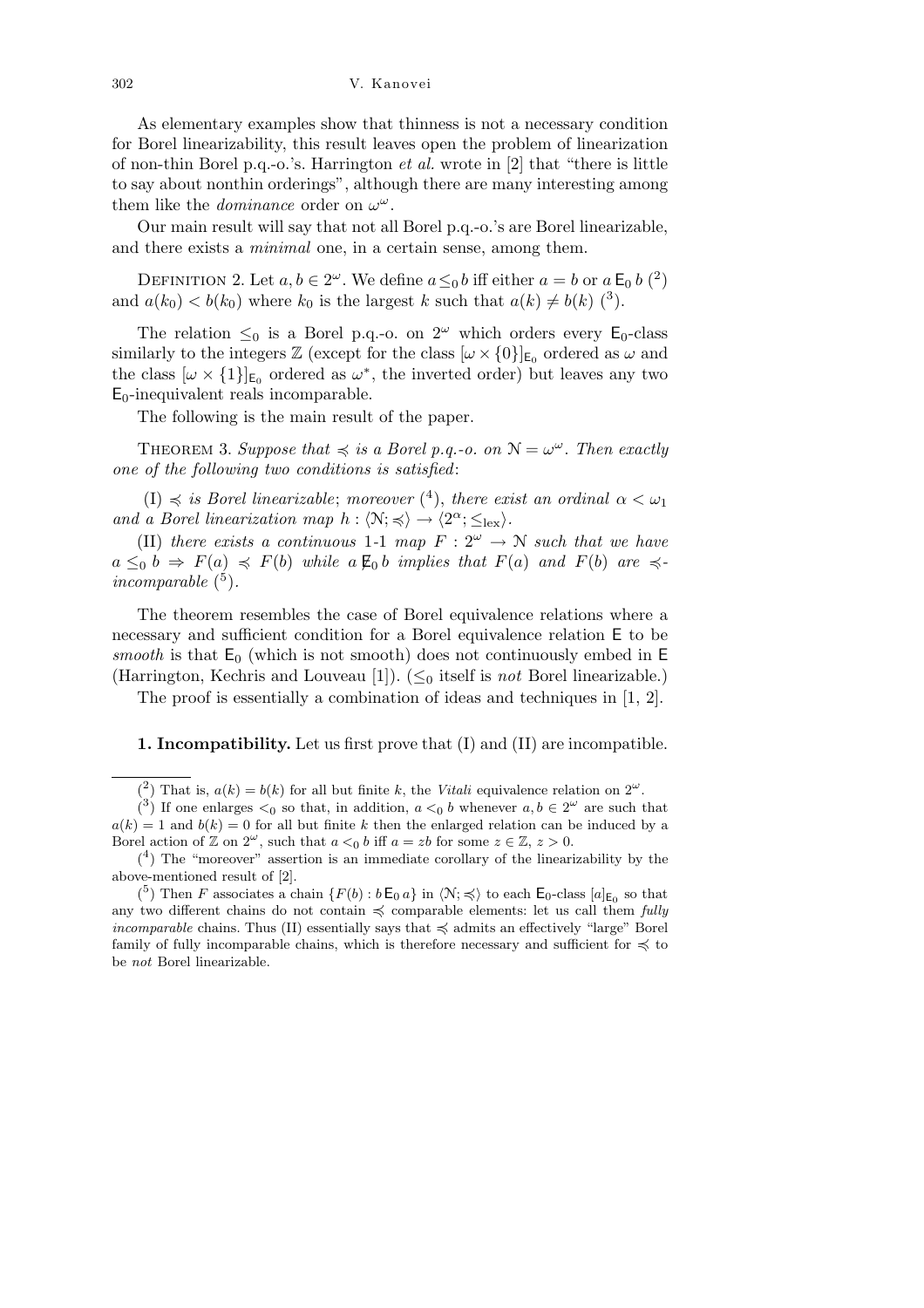*Suppose otherwise*. The superposition of the maps *F* and *h* is then a Borel h.o.p. map  $\phi : \langle 2^{\omega}; \leq_0 \rangle \rightarrow \langle 2^{\alpha}; \leq_{\text{lex}} \rangle$  satisfying the following:  $\phi(a) = \phi(b)$ implies that  $a \mathsf{E}_0 b$ , i.e.  $a$  and  $b$  are  $\leq_0$  comparable.

Therefore, as any  $E_0$ -class is  $\leq_0$ -ordered similarly to  $\mathbb{Z}, \omega$ , or  $\omega^*$ , the  $\phi$ -image  $X_a = \phi$ <sup>"</sup>[ $a$ ]<sub>E<sub>0</sub></sub> of the E<sub>0</sub>-class of any  $a \in 2^{\omega}$  is  $\leq_{\text{lex}}$ -ordered similarly to a subset of Z. If  $X_a = \{x_a\}$  is a singleton then put  $\psi(a) = x_a$ .

Assume now that  $X_a$  contains at least two points. In this case we can effectively pick an element in  $X_a$ ! Indeed, there is a maximal sequence  $u \in 2^{<\alpha}$  such that  $u \subseteq x$  for each  $x \in X_a$ . Then the set  $X_a^{\text{left}} = \{x \in X : a(x) \in X_a\}$  $u^{\wedge}0 \subseteq x$ } contains a  $\leq_{\text{lex}}$ -largest element, which we denote by  $\psi(a)$ .

To conclude,  $\psi$  is a Borel reduction of  $\mathsf{E}_0$  to the equality on  $2^{\alpha}$ , i.e.  $a \mathsf{E}_0 b$  iff  $\psi(a) = \psi(b)$ , which is impossible because  $\mathsf{E}_0$  is not a smooth Borel equivalence relation (see [1]).

**2. The dichotomy.** As usual, it will be assumed that the p.q.-o.  $\preccurlyeq$  of Theorem 3 is a  $\Delta_1^1$  relation. Let  $\approx$  denote the associated equivalence.

Following [2] let, for  $\alpha < \omega_1^{\text{CK}}, \mathcal{F}_\alpha$  be the family of all h.o.p.  $\Delta_1^1$  functions  $f: \langle \mathcal{N}; \preccurlyeq \rangle \to \langle 2^{\alpha}; \leq_{\text{lex}} \rangle$ . Then  $\mathcal{F} = \bigcup_{\alpha < \omega_1^{\text{CK}}} \mathcal{F}_{\alpha}$  is a (countable)  $\Pi_1^1$  set, in a suitable coding system for functions of this type. (See [2] for details.)

Define, for  $x, y \in \mathbb{N}$ ,  $x \equiv y$  iff  $f(x) = f(y)$  for any  $f \in \mathcal{F}$ .

LEMMA 4 (see [2]).  $\equiv$  *is a*  $\Sigma_1^1$  *equivalence relation including*  $\approx$ *.* 

P r o o f. As  $\preccurlyeq$  is  $\Delta_1^1$ , one gets by a rather standard argument a  $\Pi_1^1$  set  $N \subseteq \omega$  and a function  $f_n \in \mathcal{F}$  for any  $n \in N$  so that  $\mathcal{F} = \{f_n : n \in N\}$ and the relations  $n \in N \wedge f_n(x) \leq_{\text{lex}} f_n(y)$  and  $n \in N \wedge f_n(x) <_{\text{lex}} f_n(y)$  are presentable in the form  $n \in N \wedge \mathcal{O}(x, y)$  and  $n \in N \wedge \mathcal{O}'(x, y)$  where  $\mathcal{O}, \mathcal{O}'$ are  $\Sigma_1^1$  relations. Now  $x \equiv y$  iff  $\forall n \ (n \in N \Rightarrow f_n(x) = f_n(y))$ , as required.

CASE 1:  $\equiv$  *coincides with*  $\approx$ . Let us show how this implies (I) of Theorem 3. The set

$$
P = \{ \langle x, y, n \rangle : x \not\approx y \land f_n(x) \neq f_n(y) \}
$$

is  $\Pi_1^1$  and, by the assumption of Case 1, its projection on *x*, *y* coincides with the complement of  $\approx$  *.* Let  $Q \subseteq P$  be a  $\Pi_1^1$  set uniformizing P in the sense of  $\mathcal{N}^2 \times \omega$ . Then *Q* is  $\Delta_1^1$  because

$$
Q(x, y, n) \Leftrightarrow x \not\approx y \land \forall n' \neq n \ (\neg Q(x, y, n')).
$$

It follows that  $N' = \{n : \exists x, y \ Q(x, y, n)\} \subseteq N$  is  $\Sigma_1^1$ . Therefore by the  $\Sigma_1^1$ separation theorem there is a  $\Delta_1^1$  set *M* such that  $N' \subseteq M \subseteq N$  (<sup>6</sup>).

Consider a  $\Delta_1^1$  enumeration  $M = \{n_l : l \in \omega\}$ . For any  $l, f_{n_l} \in$  $\mathcal{F}_{\alpha}$  for some ordinal  $\alpha = \alpha_l < \omega_1^{\text{CK}}$ . Another standard argument (see

 $(6)$  Harrington *et al.* [2] use a general reflection theorem to get such a set, but a more elementary reasoning sometimes has advantage.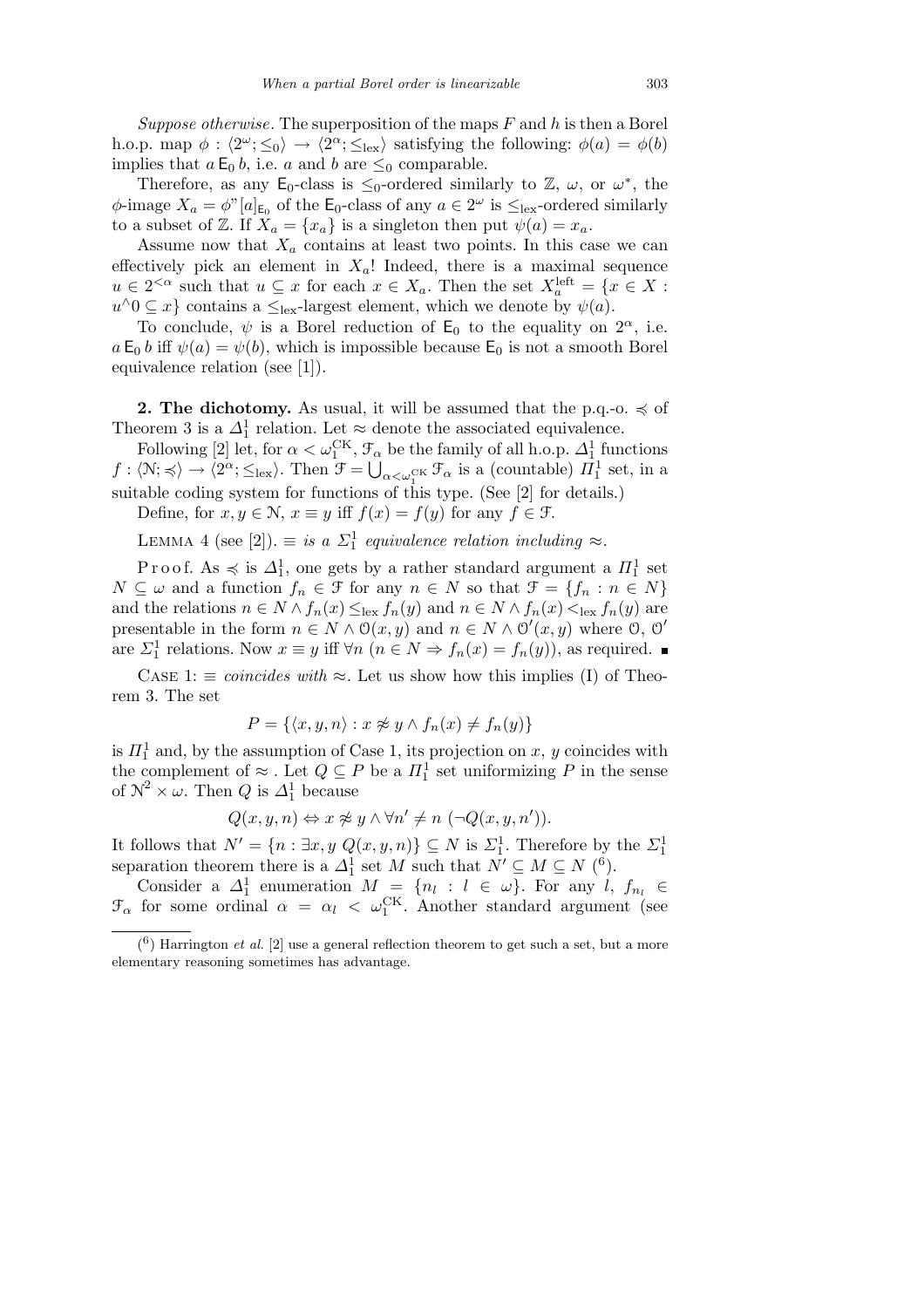[2]) shows that in this case (e.g. when  $M \subseteq N$  is a  $\Delta_1^1$  set) the ordinals *αl* are bounded by some  $\alpha < \omega_1^{\text{CK}}$ . It follows that the function  $h(x)$  =  $f_{n_0}(x) \wedge f_{n_1}(x) \wedge f_{n_2}(x) \wedge \ldots \wedge f_{n_l}(x) \wedge \ldots$  belongs to some  $\mathcal{F}_{\beta}, \beta \leq \alpha \cdot \omega$ . On the other hand, by the construction we have  $x \approx y \Leftrightarrow h(x) = h(y)$ , hence *h* satisfies (I) of Theorem 3.

CASE 2:  $\approx \frac{C}{\epsilon} \equiv$ . Assuming this we work towards (II) of Theorem 3.

**3. The domain of singularity.** By the assumption the  $\Sigma_1^1$  set  $A =$ *{x* ∶ *∃y* (*x* ≈ *y*  $\land$  *x*  $\neq$  *y*)*}* is non-empty.

Define  $X \equiv Y$  iff we have  $\forall x \in X \exists y \in Y \ (x \equiv y)$  and *vice versa*.

PROPOSITION 5. Let  $X, Y \subseteq A$  be non-empty  $\Sigma_1^1$  sets satisfying  $X \equiv Y$ . *Then the sets*

$$
P_{+} = \{ \langle x, y \rangle \in X \times Y : x \equiv y \land x \preccurlyeq y \}, \quad and
$$

$$
P_{-} = \{ \langle x, y \rangle \in X \times Y : x \equiv y \land x \npreccurlyeq y \}
$$

*are non-empty*  $\Sigma_1^1$  *sets*, *their projections* (<sup>7</sup>)  $pr_1 P^+$  *and*  $pr_1 P^-$  *are*  $\Sigma_1^1$ *dense in X* (<sup>8</sup>), *while the projections*  $pr_2 P^+$  *and*  $pr_2 P^-$  *are*  $\mathcal{L}_1^1$ -*dense in Y .*

Proof. The density easily follows from the non-emptiness, so let us concentrate on the latter. We prove that  $P_+ \neq \emptyset$ .

Suppose on the contrary that  $P_+ = \emptyset$ . Then there is a single function *f*  $\in$  *f* such that the set  $\{(x, y) \in X \times Y : f(x) = f(y) \land x \leq y\}$  is empty. (See the reasoning in Case 1 of Section 2.) Define

$$
X_{\infty} = \{x : \forall y \in Y \ (f(x) = f(y) \Rightarrow x \nless y)\},\
$$

so that  $X_{\infty}$  is a  $\Pi_1^1$  set and  $X \subseteq X_{\infty}$  but  $Y \cap X_{\infty} = \emptyset$ . Using separation, we can easily define an increasing sequence of sets

$$
X = X_0 \subseteq U_0 \subseteq X_1 \subseteq U_1 \subseteq \ldots \subseteq X_n \subseteq U_n \subseteq \ldots \subseteq X_{\infty}
$$

so that  $U_n = \{x' : \exists x \in X_n \ (f(x) = f(x') \land x \preccurlyeq x')\}$  while  $X_{n+1} \in \Delta_1^1$  for all *n*. (Note that if  $X_n \subseteq X_\infty$  and  $U_n$  is defined as indicated then  $U_n \subseteq X_\infty$ too.) Moreover, a proper execution of the construction  $\binom{9}{2}$  allows getting the final set  $U = \bigcup_n U_n = \bigcup_n X_n$  in  $\Delta_1^1$ . Note that  $X \subseteq U$ , but  $Y \cap U = \emptyset$  since *U* ⊆  $X_{\infty}$ .

Put  $f'(x) = f(x) \land 1$  whenever  $x \in U$ , and  $f'(x) = f(x) \land 0$  otherwise. We assert that  $f' \in \mathcal{F}$ . Indeed, suppose that  $x' \preccurlyeq y'$ ; we prove  $f'(x') \leq_{\text{lex}} f'(y')$ .

 $(7)$  For a set  $P \subseteq \mathcal{N}^2$ ,  $\mathbf{pr}_1 P$  and  $\mathbf{pr}_2 P$  have the obvious meaning of the projections on the resp. 1st and 2nd copy of N.

<sup>(&</sup>lt;sup>8</sup>) That is, each of them intersects any non-empty  $\Sigma_1^1$  set  $X' \subseteq X$ .

 $(9)$  We refer to the proof of an "invariant" effective separation theorem in [1], which includes a similar construction.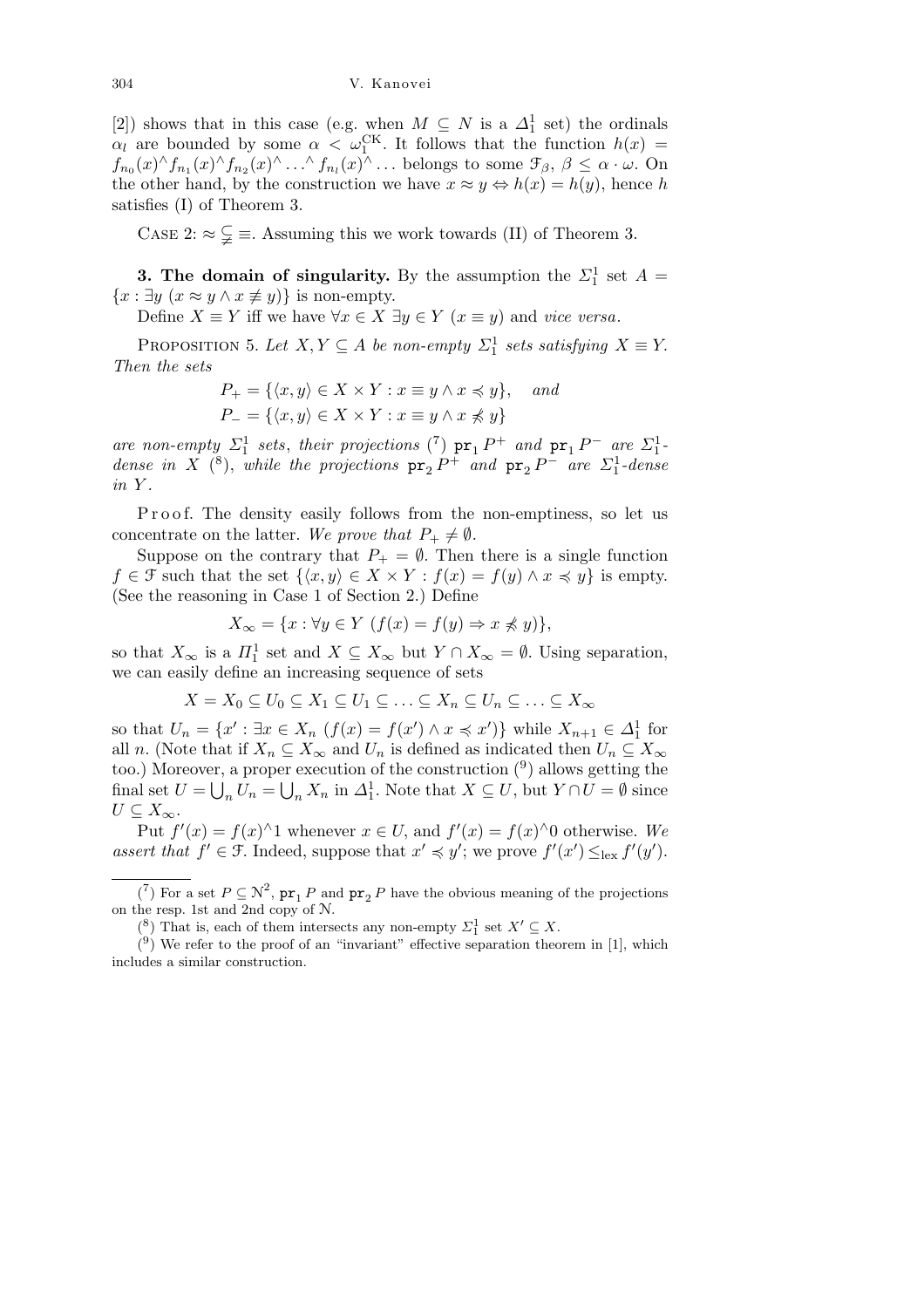It can be assumed that  $f(x') = f(y')$ . It remains to check that  $x' \in U \Rightarrow$  $y' \in U$ , which easily follows from the definition of the sets  $U_n$ . Thus  $f' \in \mathcal{F}$ .

However, clearly  $f'(x) \neq f'(y)$ , hence  $x \not\equiv y$ , whenever  $x \in X$  and  $y \in Y$ , which contradicts the assumption that  $X \equiv Y$ .

Now we prove that  $P_-\neq \emptyset$ . Consider first the case  $X=Y$ . Suppose on the contrary that  $P_$  =  $\emptyset$ . Then, as above, there is a single function  $f \in \mathcal{F}$ such that the set  $\{(x, y) \in X^2 : f(x) = f(y) \land x \not\preccurlyeq y\}$  is empty, so that  $\equiv$ and  $\approx$  coincide on *X*. Our plan is to find functions  $f', f'' \in \mathcal{F}$  such that

$$
Q' = \{ \langle x, y \rangle \in X \times \mathcal{N} : f'(x) = f'(y) \land y \nless x \},
$$
  
\n
$$
Q'' = \{ \langle x, y \rangle \in X \times \mathcal{N} : f''(x) = f''(y) \land x \nless y \}
$$

are empty sets; then  $Q = \{ \langle x, y \rangle \in X \times \mathbb{N} : x \equiv y \land y \not\approx x \} = \emptyset$ , which contradicts  $\emptyset \neq X \subseteq A$ .

Let us find  $f'$ ; the case of the other function is similar. Define

$$
X_{\infty} = \{x : \forall x' \in X \ (f(x) = f(x') \Rightarrow x \preccurlyeq x')\},\
$$

so that  $X_{\infty}$  is  $\Pi_1^1$  and  $X \subseteq X_{\infty}$ . As above there is a sequence of sets

$$
X = X_0 \subseteq U_0 \subseteq X_1 \subseteq U_1 \subseteq \ldots \subseteq X_n \subseteq U_n \subseteq \ldots \subseteq X_{\infty}
$$

such that  $U_n = \{u : \exists x \in X_n \ (f(x) = f(u) \land u \leq x)\}$  while  $X_{n+1} \in \Delta_1^1$  for all *n* and the final set  $U = \bigcup_n U_n = \bigcup_n X_n$  belongs to  $\Delta_1^1$ .

Set  $f'(x) = f(x) \land 0$  whenever  $x \in U$ , and  $f'(x) = f(x) \land 1$  otherwise. Then  $f' \in \mathcal{F}$ . We prove that  $f'$  witnesses that  $Q' = \emptyset$ . Consider any  $x \in X$ and  $y \in \mathbb{N}$  such that  $f'(x) = f'(y)$ . Then in particular  $f(x) = f(y)$  and  $x \in U \Leftrightarrow y \in U$ , so that  $y \in U$  because we know that  $x \in X \subseteq U$ . Thus  $y \in X_{\infty}$ , so by definition  $y \preccurlyeq x$ , as required.

Finally, we prove  $P_-\neq \emptyset$  in the general case. By the result for the case  $X = Y$ , the  $\Sigma_1^1$  set  $P' = \{ \langle x, x' \rangle \in X^2 : x \equiv x' \land x \not\preccurlyeq x' \}$  is non-empty. Let  $X' = \{x' \in X : \exists x \ P'(x,x')\}$  and  $Y' = \{y \in Y : \exists x' \in X' \ (x' \equiv y)\}\)$ , so that *X<sup>'</sup>*, *Y'* are *Σ*<sup>1</sup><sup>1</sup> sets satisfying *X'*  $\equiv$  *Y'*. By the result for *P*<sub>+</sub> there exist  $x' \in X'$  and  $y \in Y'$  satisfying  $x' \equiv y$  and  $y \preccurlyeq x'$ . Now there is  $x \in X$  such that  $x \equiv x'$  and  $x \not\preccurlyeq x'$ . Then  $x \equiv y$  and  $x \not\preccurlyeq y$ , as required.

**4. The forcing notions involved.** Our further strategy will be the following. We shall define a generic extension of the universe **V** (where Theorem 3 is being proved) in which there exists a function *F* which witnesses (II) of Theorem 3. However, as the existence of such a function is a  $\Sigma_2^1$ statement, we obtain the result for **V** by the Shoenfield absoluteness theorem  $(10)$ .

DEFINITION 6.  $\mathbb{P}$  is the collection of all non-empty  $\Sigma_1^1$  sets  $X \subseteq A$ .

 $(10)$  In fact, the proof can be conducted without any use of metamathematics, as in [1], but at the cost of longer reasoning.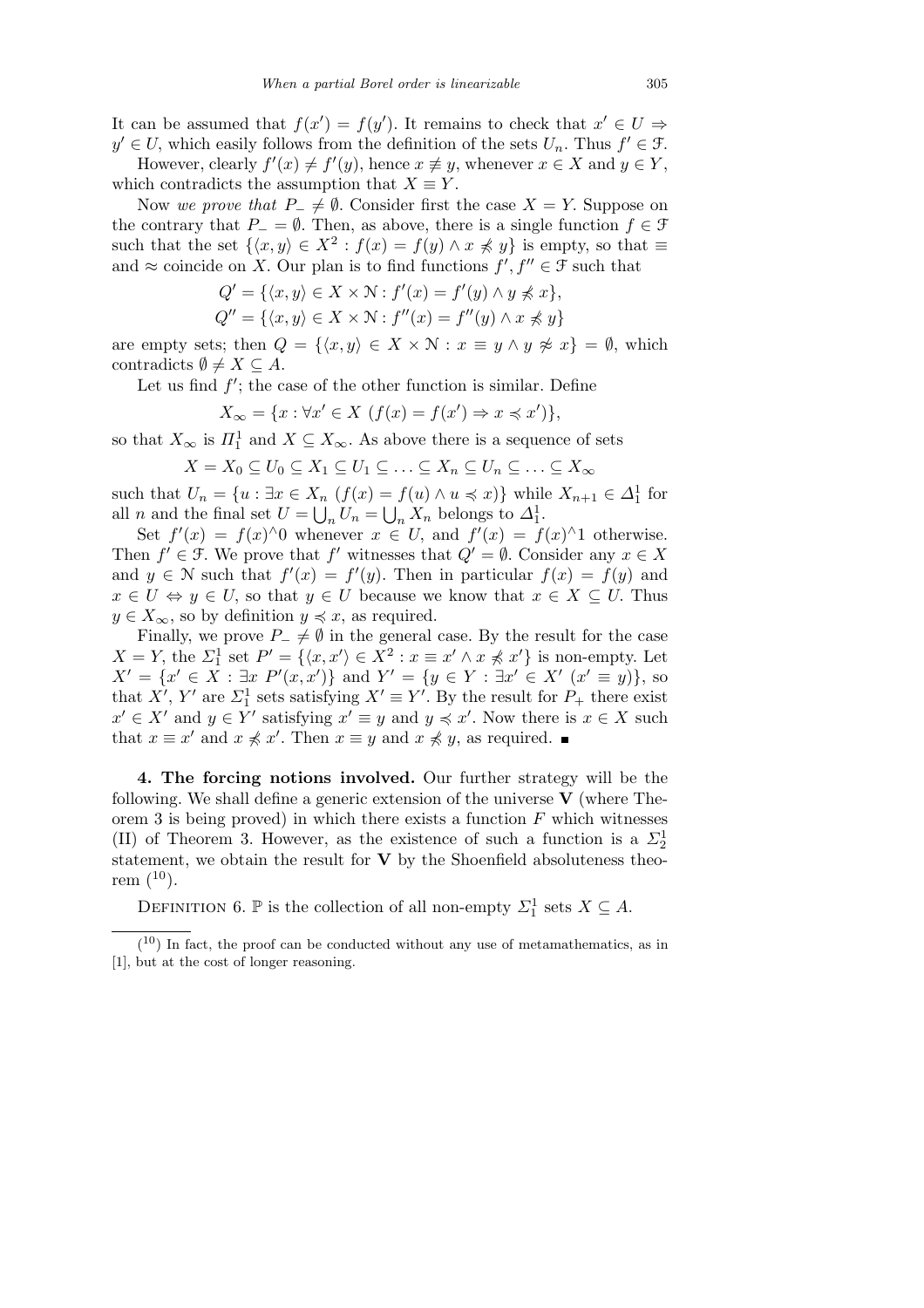It is a standard fact that  $P$  (the *Gandy forcing*) forces a real which is the only real which belongs to every set in the generic set  $G \subseteq \mathbb{P}$ . (We identify  $\Sigma^1_1$  sets in the ground universe **V** with their copies in the extension.)

DEFINITION 7.  $\mathbb{P}_2^+$  is the collection of all non-empty  $\Sigma_1^1$  sets  $P \subseteq A^2$ such that  $P(x, y) \Rightarrow x \equiv y \land x \preccurlyeq y$ . The collection  $\mathbb{P}_2^-$  is defined similarly but with the requirement  $P(x, y) \Rightarrow x \equiv y \land x \not\preccurlyeq y$  instead.

Both  $\mathbb{P}_{2}^{+}$  and  $\mathbb{P}_{2}^{-}$  are non-empty forcing notions by Proposition 5. Each of them forces a pair of reals  $\langle x, y \rangle \in A^2$  satisfying resp.  $x \preccurlyeq y$  and  $x \not\preccurlyeq y$ .

DEFINITION 8.  $\mathbb{P}^2_{\equiv}$  is the collection of all sets of the form  $\Upsilon = X \times Y$ where *X*, *Y* are sets in  $\mathbb{P}$  satisfying *X*  $\equiv$  *Y*.

LEMMA 9.  $\mathbb{P}^2_{\equiv}$  *forces a pair of reals*  $\langle x, y \rangle$  *such that*  $x \not\preccurlyeq y$ *.* 

Proof. Suppose that, on the contrary, a condition  $\Upsilon_0 = X_0 \times Y_0$  in P 2 *<sup>≡</sup>* forces *x* 4 *y.* Consider a more complicated forcing P which consists of forcing conditions of the form  $\mathbf{p} = \langle \mathcal{T}, P, \mathcal{T}', Q \rangle$ , where  $\mathcal{T} = X \times Y$  and  $\Upsilon' = X' \times Y'$  belong to  $\mathbb{P}^2_{\equiv}$ ,  $P \in \mathbb{P}^+_2$ ,  $P \subseteq Y \times X'$ ,  $Q \in \mathbb{P}^-_2$ ,  $Q \subseteq X \times Y'$ , and the sets  $pr_1 P \subseteq Y$ ,  $pr_2 P \subseteq X'$ ,  $pr_1 Q \subseteq X$  and  $pr_2 Q \subseteq Y'$  are  $\mathcal{Z}_1^1$ -dense in resp.  $Y, X', X, Y'$ .

For instance, setting  $P_0 = \{ \langle y, x' \rangle \in Y_0 \times X_0 : y \equiv x' \land y \preccurlyeq x' \}$  and  $Q_0 = \{ \langle x, y' \rangle \in X_0 \times Y_0 : x \equiv y' \land x \not\preccurlyeq y' \},$  we get a condition  $\mathfrak{p}_0 =$  $\langle T_0, P_0, T_0, Q_0 \rangle$  ∈ *φ* by Proposition 5.

It is the principal fact that if  $\mathfrak{p} = \langle \Upsilon, P, \Upsilon', Q \rangle \in \mathfrak{P}$  and we strengthen one of the components within the corresponding forcing notion then this can be appropriately reflected in the other components. To be concrete assume that, for instance,  $P^* \in \mathbb{P}_2^+$ ,  $P^* \subseteq P$ , and find a condition  $\mathfrak{p}_1 = \langle \mathcal{Y}_1, P_1, \mathcal{Y}'_1, Q_1 \rangle \in$  $\mathfrak{P}$  satisfying  $\Upsilon_1 \subseteq \Upsilon$ ,  $\Upsilon'_1 \subseteq \Upsilon'$ ,  $P_1 \subseteq P^*$ , and  $Q_1 \subseteq Q$ .

Assume that  $\Upsilon = X \times Y$  and  $\Upsilon' = X' \times Y'$ . Consider the non-empty  $\Sigma_1^1$ sets  $Y_2 = \text{pr}_1 P^* \subseteq Y$  and  $X_2 = \{x \in X : \exists y \in Y_2 \ (x \equiv y)\}\)$ . It follows from Proposition 5 that  $Q_1 = \{ \langle x, y \rangle \in Q : x \in X_2 \} \neq \emptyset$ , hence  $Q_1$  is a condition in  $\mathbb{P}_2^-$  and  $X_1 = \text{pr}_1 Q_1$  is a non-empty  $\mathcal{L}_1^1$  subset of  $X_2 \subseteq X$ .

The set  $Y_1 = \{y \in Y_2 : \exists x \in X_1 \ (x \equiv y)\}\$  satisfies  $X_1 \equiv Y_1$ , therefore  $\gamma_1 = X_1 \times Y_1 \in \mathbb{P}^2_{\equiv}$ . Furthermore,  $P_1 = \{ \langle y, x \rangle \in P^* : y \in Y_1 \} \in \mathbb{P}^+_2$ .

Put  $X'_1 = \text{pr}_2 P_1 \subseteq X'$  and  $Y'_1 = \text{pr}_2 Q_1 \subseteq Y'$ . Notice that  $Y_1 \equiv X'_1$  because any condition in  $\mathbb{P}_2^+$  is a subset of  $\equiv$ , similarly  $X_1 \equiv Y_1'$ , and  $X_1 \equiv Y_1$ (see above). It follows that  $X'_1 \equiv Y'_1$ , hence  $\Upsilon'_1 = X'_1 \times Y'_1$  is a condition in  $\mathbb{P}^2_{\equiv}$ . Now  $\mathfrak{p}_1 = \langle \mathcal{Y}_1, P_1, \mathcal{Y}'_1, Q_1 \rangle \in \mathfrak{P}$  as required.

We conclude that  $\mathfrak{P}$  forces "quadruples" of reals  $\langle x, y, x', y' \rangle$  such that the pairs  $\langle x, y \rangle$  and  $\langle x', y' \rangle$  are  $\mathbb{P}^2_{\equiv}$ -generic, hence satisfy  $x \preccurlyeq y$  and  $x' \preccurlyeq y'$ provided the generic set contains  $\gamma_0$ —by the assumption above. Furthermore, the pair  $\langle y, x' \rangle$  is  $\mathbb{P}_2^+$ -generic, hence  $y \preccurlyeq x'$ , while the pair  $\langle x, y' \rangle$  is  $\mathbb{P}_2^-$ -generic, hence *x*  $\neq$  *y*<sup>*'*</sup>, which is a contradiction.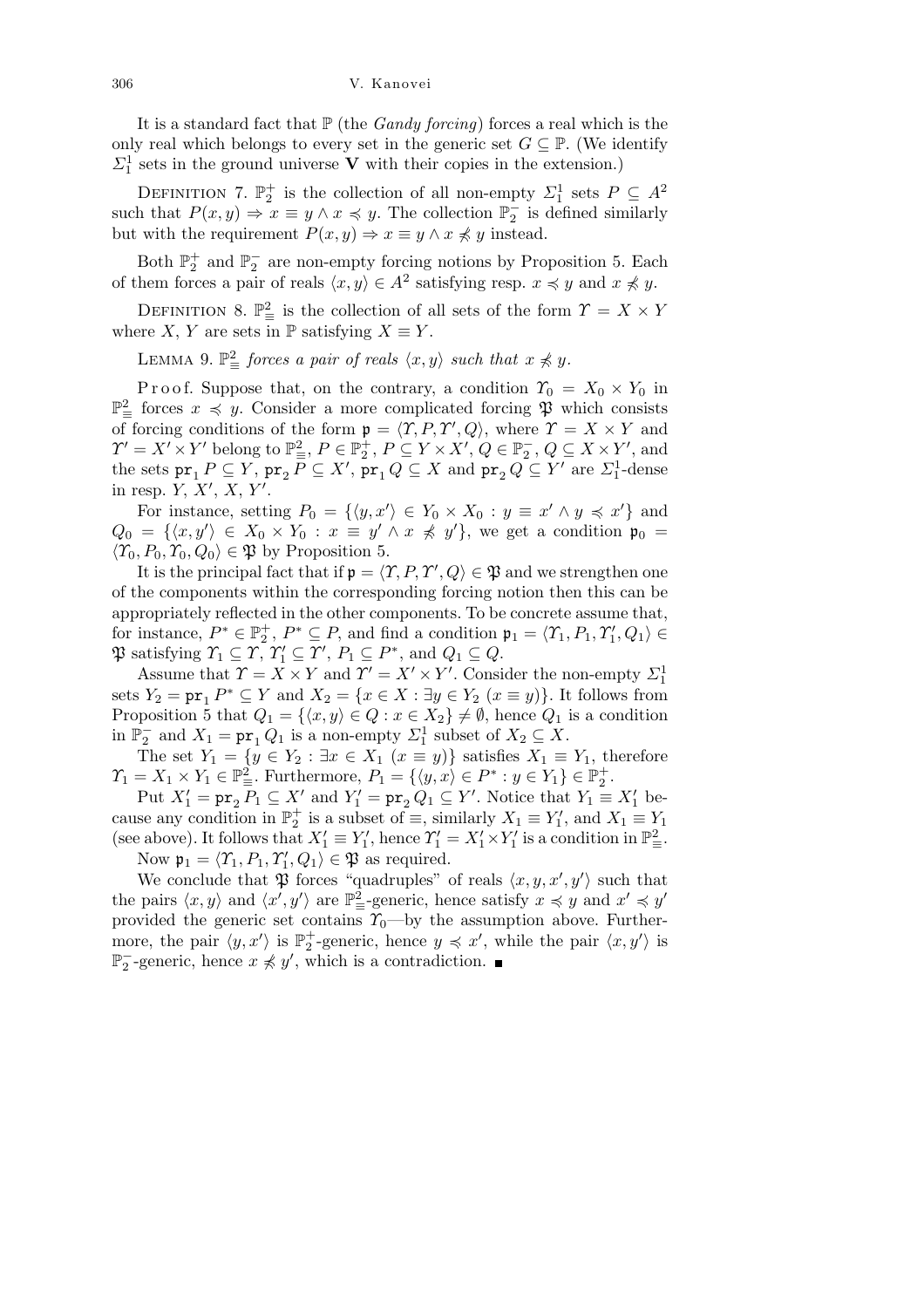**5. The splitting construction.** Let, in the universe  $V, \kappa = 2^{\aleph_0}$ . Let  $V^+$  be a *κ*-collapse extension of **V**.

Our aim is to define, in  $V^+$ , a splitting system of sets which leads to a function *F* satisfying (II) of Theorem 3. Let us fix two points before the construction starts.

*First*, as the forcing notions involved are countable in **V***,* there exist, in  $\mathbf{V}^+$ , enumerations  $\{D(n): n \in \omega\}$ ,  $\{D_2(n): n \in \omega\}$ , and  $\{D^2(n): n \in \omega\}$ of all open dense sets in resp.  $\mathbb{P}, \mathbb{P}_2^+$ ,  $\mathbb{P}_3^2$ , which (the dense sets) belong to **V***,* such that *D*( $n + 1$ ) ⊆ *D*( $n$ ) etc. for each  $n$ .

*Second*, we introduce the notion of a crucial pair. A pair  $\langle u, v \rangle$  of binary sequences  $u, v \in 2^n$  is called *crucial* iff  $u = 1^{k} \wedge 0 \wedge w$  and  $v = 0^{k} \wedge 1 \wedge w$  for some  $k < n$  and  $w \in 2^{n-k-1}$ . One easily sees that the graph of all crucial pairs in 2*<sup>n</sup>* is actually a chain connecting all members of 2*<sup>n</sup>.*

We define, in  $V^+$ , a system of sets  $X_u \in \mathbb{P}$ , where  $u \in 2^{<\omega}$ , and sets  $P_{uv} \in \mathbb{P}_2^+$ ,  $\langle u, v \rangle$  being a crucial pair in some  $2^n$ , satisfying the following conditions:

(1)  $X_u \in D(n)$  whenever  $u \in 2^n$ ;  $X_{u \cdot i} \subseteq X_u$ ;

(2) if  $\langle u, v \rangle$  is a crucial pair in  $2^n$  then  $P_{uv} \in D_2(n)$  and  $P_{u \wedge i, v \wedge i} \subseteq P_{uv};$ (3) if  $u, v \in 2^n$  and  $u(n-1) \neq v(n-1)$  then  $X_u \times X_v \in \mathbb{P}^2_{\equiv}$ ,  $X_u \times X_v \in$  $D^2(n)$ , and  $X_u \cap X_v = \emptyset$ ;

(4) if  $\langle u, v \rangle$  is a crucial pair in  $2^n$  then  $pr_1 P_{uv} = X_u$  and  $pr_2 P_{uv} = X_v$ .

*Why does this imply the existence of a required function*? First of all for any  $a \in 2^{\omega}$  (in  $V^+$ ) the sequence of sets  $X_{a\upharpoonright n}$  is P-generic over V by (1), therefore the intersection  $\bigcap_{n\in\omega} X_{a\upharpoonright n}$  is a singleton. Let  $F(a) \in \mathbb{N}$  be its only element.

It does not take much effort to prove that *F* is continuous and 1-1.

Consider  $a, b \in 2^{\omega}$  satisfying  $a \not\in b$ . Then  $a(n) \neq b(n)$  for infinitely many *n*, hence the pair  $\langle F(a), F(b) \rangle$  is  $\mathbb{P}^2_{\equiv}$ -generic by (3), thus  $F(a)$  and  $F(b)$  are  $\preccurlyeq$ -incomparable by Lemma 9.

Consider  $a, b \in 2^{\omega}$  satisfying  $a \leq_0 b$ . We may assume that  $a$  and  $b$  are  $\leq$ <sub>0</sub>-neighbours, i.e.  $a = 1^{k \wedge 0}$ <sup>*∧*</sup>*c* while  $b = 0^{k \wedge 1}$ <sup>*∧*</sup>*c* for some  $k \in \omega$  and  $c \in 2^{\omega}$ . Then by (2) the sequence of sets  $P_{a|n, b|n}$ ,  $n > k$ , is  $\mathbb{P}_2^+$ -generic, hence it results in a pair of reals satisfying  $x \preccurlyeq y$ . However,  $x = F(a)$  and  $y = F(b)$  by (4).

*The construction of a splitting system. We argue in*  $V^+$ .

Suppose that the construction has been completed up to a level  $n$ ; we will expand it to the next level. From now on *s, t* will denote sequences in  $2^n$  while *u*, *v* will denote sequences in  $2^{n+1}$ .

To start with, we set  $X_{s \wedge i} = X_s$  for all  $s \in 2^n$  and  $i = 0, 1$ , and  $P_{s \wedge i, t \wedge i} =$  $P_{st}$  whenever  $i = 0, 1$  and  $\langle s, t \rangle$  is a crucial pair in  $2^n$ .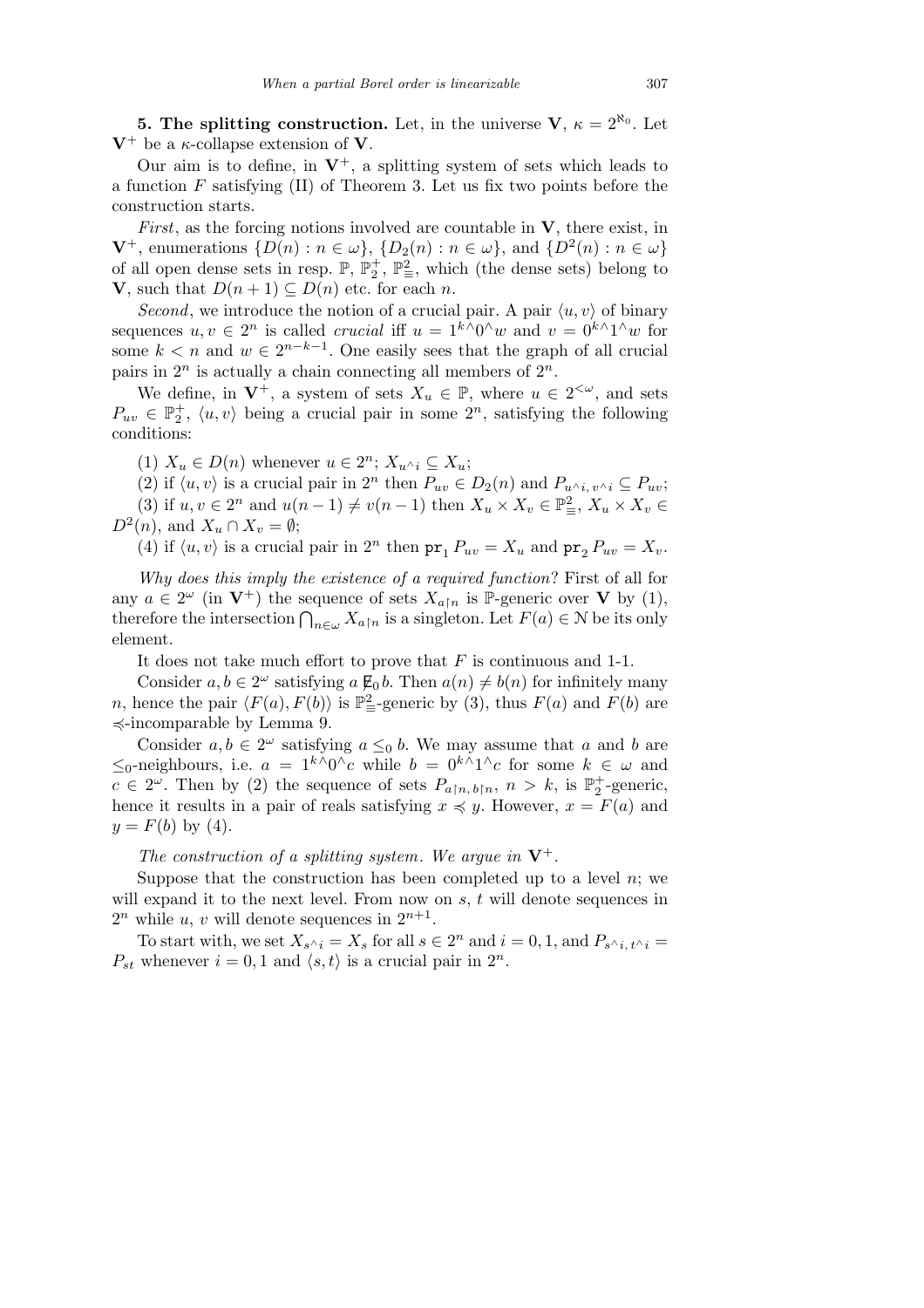For the "initial" crucial pair  $\langle 1^{n} \wedge 0, 0^{n} \wedge 1 \rangle$  at this level let  $P_{1^{n} \wedge 0, 0^{n} \wedge 1}$  =  $X_{1} \cdot \cdot \cdot \cdot \cdot X_{0} \cdot \cdot \cdot \cdot X_{1} = X_{1} \cdot \cdot \cdot X_{0} \cdot \cdot \cdot X_{0} \cdot \cdot \cdot X_{0} \cdot \cdot \cdot X_{1} \cdot \cdot \cdot X_{0} \cdot \cdot \cdot X_{0} \cdot \cdot \cdot X_{0} \cdot \cdot \cdot X_{0} \cdot \cdot \cdot X_{0} \cdot \cdot \cdot X_{0} \cdot \cdot \cdot X_{0} \cdot \cdot \cdot X_{0} \cdot \cdot \cdot X_{0} \cdot \cdot \cdot X_{0} \cdot \cdot \cdot X_{0} \cdot \cdot \cdot X_{0} \cdot \cdot \cdot X_{0} \cdot \cdot \cdot X_{0} \cdot \cdot \$ 

This ends the definition of "initial values" at the  $(n + 1)$ <sup>th</sup> level. The plan is to gradually "shrink" the sets in order to fulfill the requirements.

STEP 1. We take care of item (1). Consider an arbitrary  $u_0 = s_0^{\wedge} i \in$  $2^{n+1}$ . As  $D(n)$  is dense there is a set  $X' \in D(n)$  with  $X' \subseteq X_{u_0}$ . The intention is to take  $X'$  as the "new"  $X_{u_0}$ . But this change has to be expanded through the chain of crucial pairs, in order to preserve (4).

Thus put  $X'_{u_0} = X'$ . Suppose that  $X'_u$  has been defined and is included in  $X_u$ , the "old" version, for some  $u \in 2^{n+1}$ , and  $\langle u, v \rangle$  is a crucial pair,  $v \in 2^{n+1}$  being not yet encountered. Define  $P'_{uv} = (X'_u \times \mathcal{N}) \cap P_{uv}$  and  $X'_{v} = \text{pr}_{2} P'_{uv}$ . Clearly (4) holds for the "new" sets  $X'_{u}$ ,  $X'_{v}$ , and  $P'_{uv}$ .

The construction describes how the original change from  $X_{u_0}$  to  $X'_{u_0}$ spreads through the chain of crucial pairs in  $2^{n+1}$ , resulting in a system of new sets,  $X'_u$  and  $P'_{uv}$ , which satisfy (1) for the particular  $u_0 \in 2^{n+1}$ . We iterate this construction consecutively for all  $u_0 \in 2^{n+1}$ , getting finally a system of sets satisfying (1) (fully) and (4), which we shall denote by  $X_u$ and *Puv* from now on.

STEP 2. We take care of item (3). Fix a pair of  $u_0$  and  $v_0$  in  $2^{n+1}$ such that  $u_0(n) = 0$  and  $v_0(n) = 1$ . By the density of  $D^2(n)$ , there is a set  $X'_{u_0} \times X'_{v_0} \in D^2(n)$  included in  $X_{u_0} \times X_{v_0}$ . We may assume that  $X'_{u_0} \cap X'_{v_0} = \emptyset$ . (Indeed, it easily follows from Proposition 5, for *P*<sub>−</sub>*,* that there exist reals  $x_0 \in X_{u_0}$  and  $y_0 \in X_{v_0}$  satisfying  $x_0 \equiv y_0$  but  $x_0 \neq y_0$ , say  $x_0(k) = 0$  while  $y_0(k) = 1$ . Define

$$
X = \{ x \in X_0 : x(k) = 0 \land \exists y \in Y_0 \ (y(k) = 1 \land x \equiv y) \},
$$

and *Y* correspondingly; then  $X \equiv Y$  and  $X \cap Y = \emptyset$ .)

Spread the change from  $X_{u_0}$  to  $X'_{u_0}$  and from  $X_{v_0}$  to  $X'_{v_0}$  through the chain of crucial pairs in  $2^{n+1}$ , by the method of Step 1, until the wave of spreading from  $u_0$  meets the wave of spreading from  $u_0$  at the "meeting" crucial pair  $\langle 1^{n} \wedge 0, 0^{n} \wedge 1 \rangle$ . This leads to a system of sets  $X'_u$  and  $P'_{uv}$  which satisfy (3) for the particular pair  $\langle u_0, v_0 \rangle$  and still satisfy (4) possibly except for the "meeting" crucial pair  $\langle 1^{n} \wedge 0, 0^{n} \wedge 1 \rangle$  (for which basically the set  $P'_{1^n \wedge 0, 0^n \wedge 1}$  is not yet defined at this step).

Note that Step 1 leaves  $P_{1^n \wedge 0, 0^n \wedge 1}$  in the form  $X_{1^n \wedge 0} \times X_{0^n \wedge 1}$  (where  $X_{1^n}$ <sup>0</sup> and  $X_{0^{n}$ <sup> $\wedge$ </sup>1 are the "versions" at the end of Step 1). We now have the "new" sets,  $X'_{1^n \wedge 0}$  and  $X'_{0^n \wedge 1}$ , included in resp.  $X_{1^n \wedge 0}$  and  $X_{0^n \wedge 1}$  and satisfying  $X'_{0^{n} \wedge 0} \equiv X'_{0^{n} \wedge 1}$  (because we had  $X'_{u_0} \equiv X'_{v_0}$  at the beginning of

 $(1)$  It easily follows from (2) and (4) that  $X_s \equiv X_t$  for all  $s, t \in 2^n$ , because *s* and *t* are connected in  $2^n$  by a unique chain of crucial pairs.